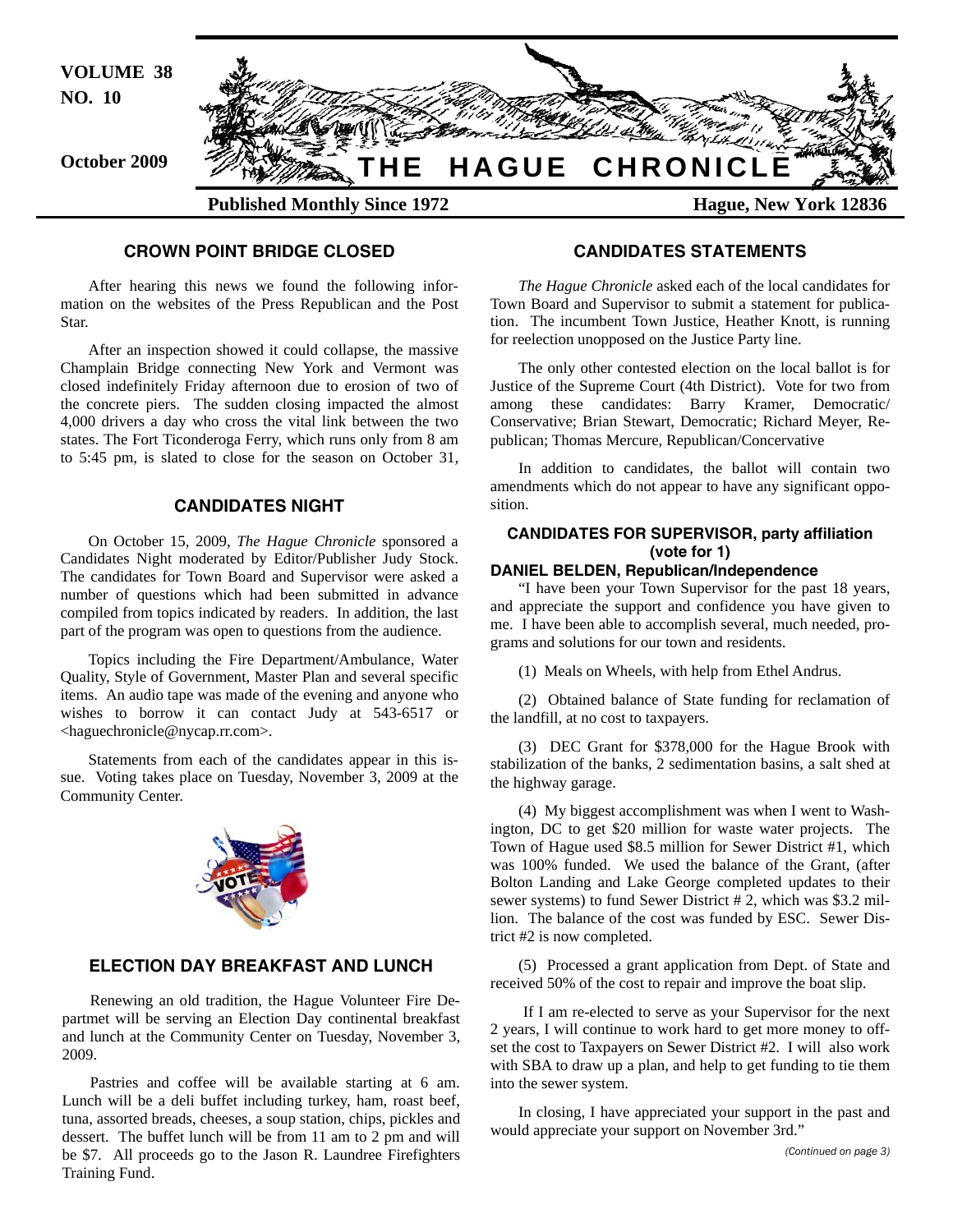#### **SENIOR CLUB NEWS**

Well, September and October have turned into beautiful fall days for all of us here in Hague and two months of good times for the Seniors. The Lake George Cruise in September was a total success and from all the smiling photos I've seen, it was a fun outing. September's meeting centered around the program, POWER OF POSITIVE THINKING was just that . .. an afternoon of 'positive thinking' which left us with a tip or two about how to deal with various forms of stress which everyone experiences from time to time. Also, speaking of Postive Thoughts, the Club has recently increased their membership by eight new Seniors which is always exciting and welcome news.

October's Foliage Outing to Schroon Lake was a wonderful day. Even though the sun wasn't bright, the intense fall colors along the many lakes created beautiful scenery for all of us to enjoy. Several took advantage of some early Christmas shopping at The Town Store in the village and then lunch at Drakes Restaurant proved to be an exceptional treat. The owner and chef, Tommy, layed out the red carpet for us ensuring that the Seniors enjoyed their afternoon. Our return trip included a stop at Gunnison's Orchards to stock up on apples, cider, donuts and more gift items from their extended new shop. It was a 'positive' day of smiles for all.

October's monthly meeting will be on Tuesday, the 27th, 1:30 pm at the Community Center. We will open with a Halloween Parade, so don't forget to come IN COSTUME! You don't have to be decked out in fancy garb, just anything you find stuck in the closet - look silly, funky, scary - whatever! It is all for fun and yes, prizes will be awarded. Our guests this month will be Hague's political candidates running for office, and who knows, maybe they will come in disguise too!! Our special party refreshments will be a surprise created by one of our catering members - definitely a treat to look forward to. Visitors are welcome to join us for the afternoon. This will give you an opportunity to hear from our candidates and to check out the Senior Club. New faces are always welcome.

...Madeline Pelkey

# **CAPITAL DISTRICT COMMUTING**

Anyone who commutes into or out of Saratoga, Warren or Washington County can use an easy and free service called iPoolNorth to search for carpool matches. For more information go to <www.ipoolnorth.org> or contact Sarah at 746-2199 x 3 .

#### **HVFD MOURNS LOSSES**

Within a week the Hague Volunteer Fire Department lost not only a respected young line officer, Jason Laundree, but a revered honorary member, Imogene Frasier. We feel a void that will not quickly be filled in either instance.

Jason joined the Department as a Jr. Fireman and outside of work and school, he devoted all his free time to it. Though not large in stature, he was certainly large in character which showed in the work that he did and the condition of the equipment he was responsible for. A man of few words, he would sooner show you how something worked than explain it, you remember it better that way. It is difficult sometimes to understand why such fine young people are taken from us without warning for whatever reason, but we do presume there is a reason, no matter how vague. In his memory, the Department has established the Jason R. Laundree Firefighters Training Fund.

Imogene Frasier has quietly been supportive of the Hague Volunteer Fire Department for at least 22 years. On the event of the death of her son Dale she established the Memory Tree in Hague and has maintained it through each Holiday Season with all proceeds going to the Fire Department Ambulance Squad. The amount raised over the years has been quite significant, but in her usual quiet manner Imogene never called attention to that aspect of the effort. From her second row seat in church she would watch to see who took envelopes from the tree and gave a special warm and friendly smile as you passed by. She performed many other community services, again in her usual quiet and unassuming way. Her greatest gift was her love of her family and she was loved by them.

Jason and Imogene, Godspeed from all the members of the HVFD. ... Joe McCranels

#### **NEW BURNING RULES**

The NYS Department of Environmental Conservation (DEC) has new regulations regarding open burning which took effect on October 14, 2009. Burning of residential waste is prohibited but because Hague has under 20,000 population (not even close!), you may burn tree limbs with attached leaves. The limbs must be less than 6 inches in diameter and 8 feet in length (also referred to as brush). However, this is not allowed from March 16 through May 14 due to the increased risk of wildfires. Because we are in the Adirondack Park, a permit is still required. For complete information on the regulations see the DEC website: <http://www.dec.ny.gov/regs/4261.html>.

**THE HAGUE CHRONICLE** is mailed out by volunteers on the Thursday after the third Tuesday of each month. The News deadline is six days earlier. Please send news or address corrections to the Publisher, Judy Stock at <**HagueChronicle@nycap.rr.com**>.

*The Hague Chronicle* is supported by its readers and you may send your yearly (check your label) tax deductible contribution, made out to **The Hague Chronicle** to:

> THE HAGUE CHRONICLE PO Box 748 Hague, NY 12836-0748

Editor/Publisher: Judy Stock (518-543-6517)<br>
Editorial Staff: Pat McDonough 
Statiorial Staff: Pat McDonough 
Teasurer: Jim Henderson Editorial Staff: Pat McDonough

Our website: **www.thehaguechronicle.org**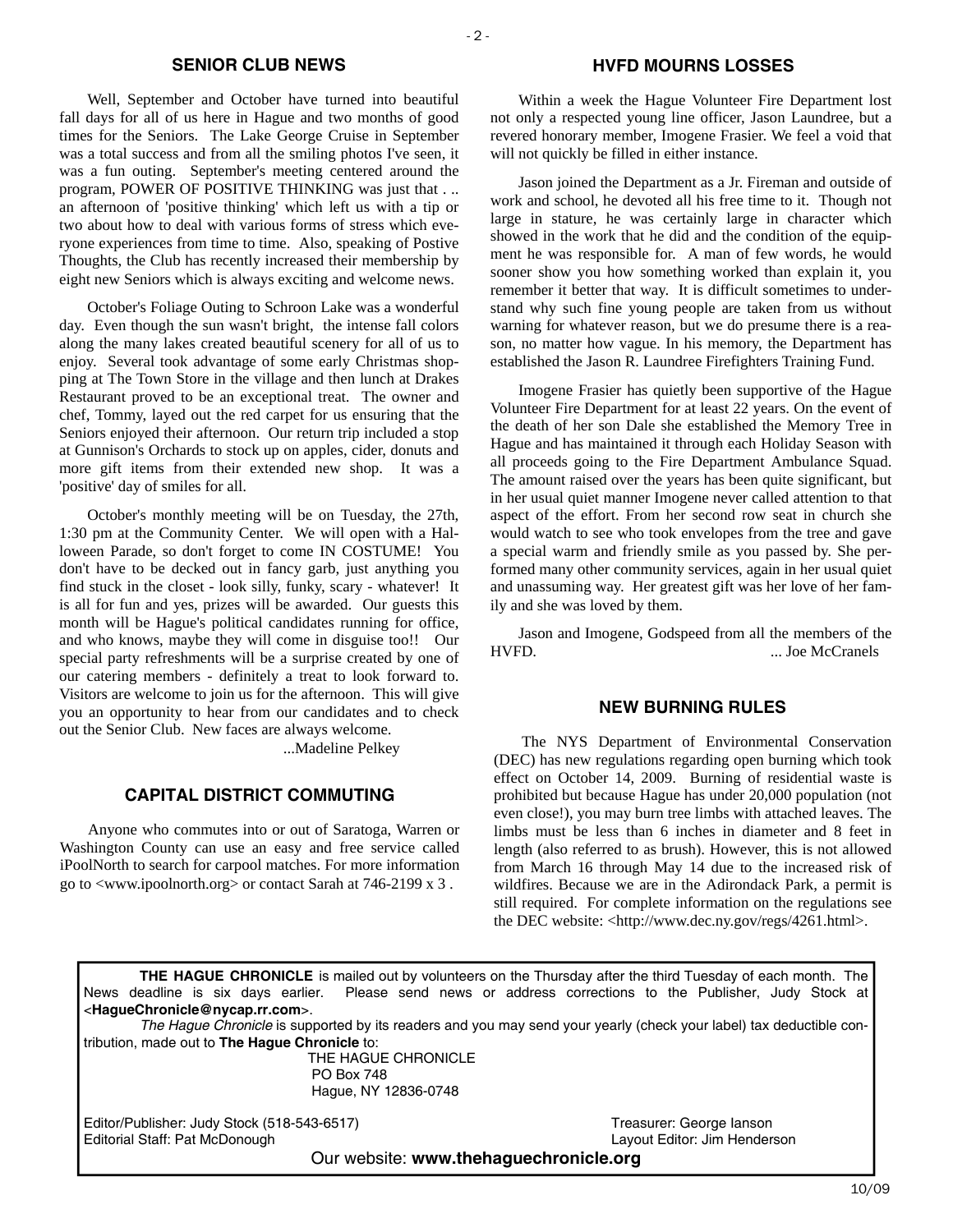#### **RUDOLPH MEOLA, Democratic/Conservative**

"I am running for Town Supervisor because I believe that change is needed in that office and as Supervisor I will be in a better position to serve our town. We need to do some long range planning and provide some direction. Hague needs a effective voice at the County Supervisors to hold them accountable for their actions.

By working with the Highway Superintendent and his staff we will prepare a plan to improve their effectiveness so that road conditions in the winter could be improved and return to bare pavement sooner after a storm. The Town code manual needs to be updated as does the employees manual. I will develop an investment policy which will maximize returns on our investments. I will develop a plan of capital expenditures to meet the needs for public improvements. I will improve the management process and will work to provide opportunities for new developments for those who live and work in Hague while protecting the natural beauty and resources that make Hague so special.

I believe that I am uniquely qualified to bring about the necessary changes. As a retired school administrator, a former deputy supervisor and a town board member I have gained a wealth of experience in handling matters of personnel, organization and control in dealing with regulatory agencies and administering budgets and other fiscal matters. I will work to create a positive and more trusting atmosphere within the town board. I will strive for open and competent government responsive to the needs and concerns of our residents. I will approach the expenditures of taxpayers funds in a responsible and cost effective way.

I want to give the voters of Hague a choice between a candidate dedicated to being a proactive activist town supervisor and two more years of the status quo."

# **CANDIDATES FOR TOWN BOARD, party affiliation (vote for 2)**

#### **MARYANN EATON, Democratic/Conservative**

"My experiences working within all facets of New York's public education system combined with six years co-owning, building, and operating two small businesses in Hague have provided me with a depth of knowledge and understanding of living and working in New York State. I am also an experienced facilitator.

My Top Issues in this campaign are:

Meeting the needs of ALL of the residents of Hague

Protecting Lake George and respecting the environment

Taxes and the economy

If elected, I will strive to:

Understand and represent the needs of ALL of the residents of Hague

Encourage pride in preserving and improving Hague

Promote common sense spending with accountability

and reaching consensus  $10/09$ Build community through the power of communication

*(Continued from page 1)* I am a strong supporter of HAGUE:

- H Home by choice, Humbled by its environment, Honored to live here
- A Appreciation of similarities, Acceptance of differences, Actions with Accountability
- G Green for the water, land and air; Gentle planning for Growth through consensus
- U Understanding needs and desires of this Unique setting and its Challenges, Uniting as a community
- E Empowering people through communication and Economical, valuable Education"

#### **EDNA FRASIER, Republican/Independence**

"Having been born and raised here as well as raising my family and helping to run a business, I feel strongly about Hague's future. My involvement in politics was that I hoped to seek a balance between the needs of local residents and the needs of the seasonal and new residents of town. The balance of their needs versus their ability to share in the ever increasing tax burden caused by rising property values is a critical one.

I tried over the past 4 years to do what was in the best interest of the taxpayer. It has been rewarding as well as frustrating. I don't hesitate to take on tasks and I do it to the best of my ability and try to see it through the completion stage.

I am seeking your support so I can complete unfinished projects and respond to those needs and tasks that evolve in the future. Thank You."

#### **MARK MARTUCCI, Republican/Independence**

"I have appreciated the honor of serving as one of your Town Board Members for the last two and a half years. I am again asking for your vote in my re-election campaign.

A little about myself - I have called Hague my home on a year round basis for over 30 years. Since becoming a member of our community, I have been a member of many local organizations including the Hague Fire Department (28 years), Hague Chamber of Commerce, Hague Winter Carnival and the Fish and Game Club.

In my time on the Board we have accomplished a lot and have a lot of work started that needs to be completed. I will continue to work on the Building & Grounds Committee to finish the work presently underway and about to be started on the Community Center. The Highway Department is running well and we now have a good replacement and maintenance schedule implemented. Sewer District 2 is nearing completion and now is the time to search for more funding through grants to help decrease the debt of the project.

In these hard economic times we have worked hard to keep the Town's budget for 2010 under control without cutting services. I offer the residents of Hague both experience to do the job and also new ideas for the future. The residents of Hague are always welcome to contact me in person or by phone to discuss their concerns and issues regarding our town. I look forward to your continued support and serving the residents of Hague for the next 4 years. Thank you."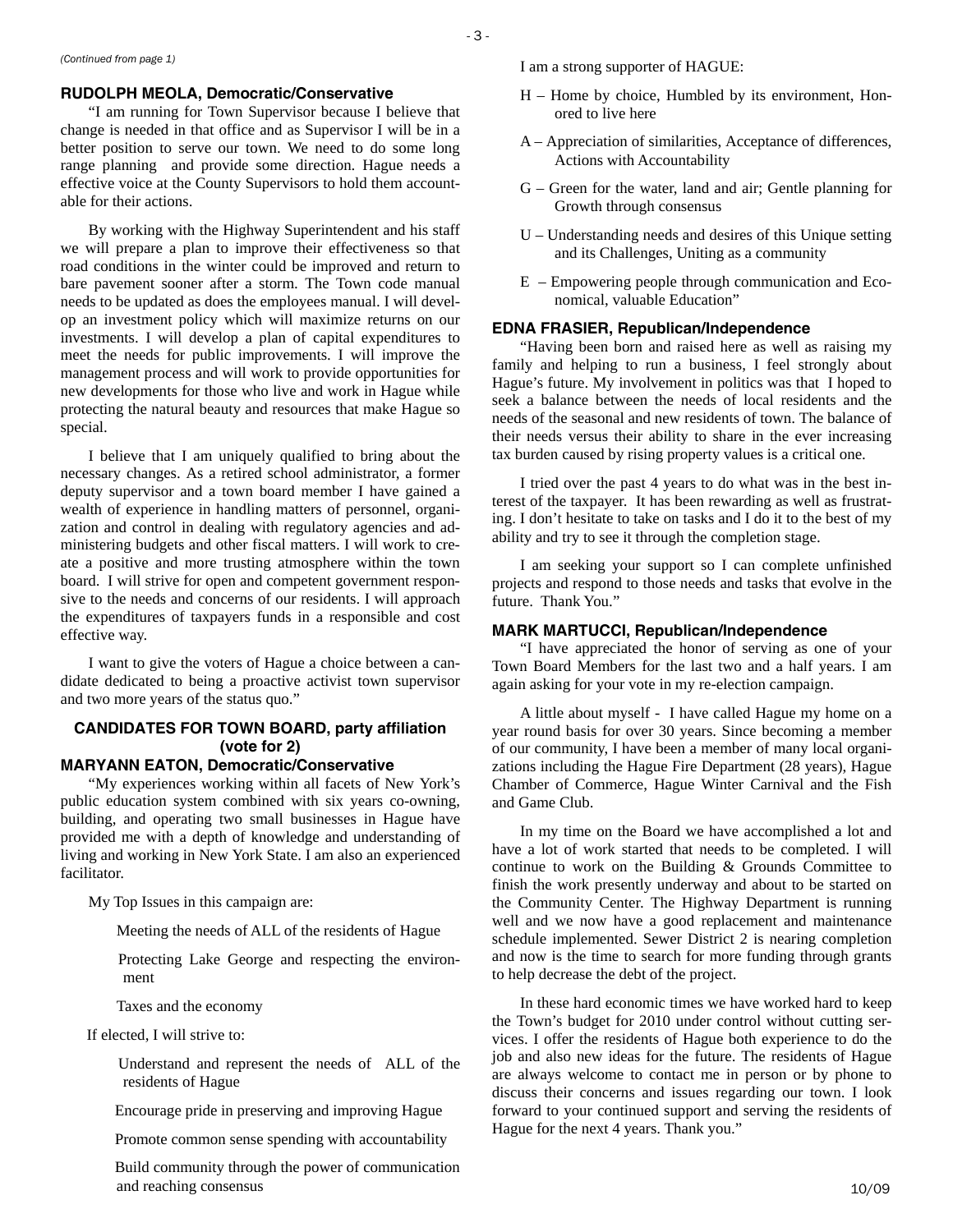### **MARA HASKELL THS '09**



Mara Haskell, daughter of Meg and Tom Haskell, was one of the Hague residents who graduated in 2009 from Ticonderoga High School. Mara received a Ticonderoga Alumni award as well as a Beste Scholarship.

While at THS, she was a member of the Championship bowling team. She also helped start the Shan-

non James Memorial Fund in remembrance of a former classmate.

Mara is an active member of the HVFD and is a certified EMT. Her senior project was learning about Emergency Medical Services and she demonstrated the work of an EMT.

Mara has worked at Silver Bay and helps her family with the Hague DJ service. And she has a beautiful black Labrador

## **CHANGE OF OWNERSHIP**

Several local businesses have recently changed ownership. Sandy and Neil Rypkema of Silver Bay have purchased the apartment building next to The Hague Market from Kathe and Rolly Allen of Hague. Silver Bay Construction and Alison Craig Realty have offices in the building and 4 other units are for residential rentals. There is one apartment currently available for rent.

Lara Smith has purchased the dog grooming business from Linda Bendway. Opened for business on Saturday, October 10, 2009, the new business name is Meadowbrook Acres Boarding and Grooming and is located on New Hague Road. They will be boarding dogs, cats and horses and grooming by appointment only at 518-585-6884.

Although not as recent, Belden's Property Services, operated for many years by Dan Belden, is now owned and operated by Peter Belden. The services include all types of property maintenance and the contact number is 518-543-6503.



## **ROTARY CLUB NEWS**

On October 15th, the Northern Lake George Rotary Club picked out the winning raffle ticket

for a Kayak that included a personal flotation device, a paddle and a one-hour kayaking lesson by Lake George Kayak Company in Bolton. The winner was Jason Mosley from Ticonderoga, NY. Congratulations Jason, and thank you to all who supported the NLG Rotary Club raffle.

The NLG Rotary Club is a service club that meets at Silver Bay YMCA of the Adirondacks at 7:30 am every Tuesday. Starting December 1st thru April 20th the Rotary club will be meeting in Ticonderoga at the Inter-Lakes Health Crown Terrace. A full breakfast is offered before the business meeting and a local guest speaker. Please contact our President, Michelle Benedict, at 585-7785 for more information on the meeting or any of our events. New members are always welcome!

## **ANDRUS BENCH DEDICATED**

The Historical Society had a nice turn-out for the reception for Ethel Andrus. The bench in the Hague Heritage Cemetery was dedicated to Ethel for her long service to the Historical Society and to the Town as Historian. Ethel recalled her father taking her to the cemetery as a seven-year-old and her being inspired with a life-long love of history.



*Pat McDonough, Pam Peterson, Kathi Ramant with Ethel Andrus (seated)* 

#### **HHS PLANS AFTERNOON PROGRAM**

Many Hague citizens have told us they were sorry to have missed our recent programs on Houses of Hague and the Sexton Sisters. In an effort to accommodate folks, we're having a Sunday afternoon program on November 8th at 2 pm. We'll review these programs as well as run "Burglar Killed in Hague", a brief program recently presented at a Warren County Historical Society event. Light refreshments will be served and we hope you'll take this opportunity to join us for an interesting afternoon.

#### **NEW WARREN COUNTY HISTORY**

The Warren County Historical Society has announced the upcoming release of its new social history of the county called *"Warren County (New York): Its People And Their History Over Time."*

The pre-publication price is \$35 plus tax and \$5 shipping if ordered before November 15th. For additional information please contact <mail@warrencountyhistoricalsociety.org> or any member of the Hague Historical Society Board.

#### **SILVER BAY MOVIES**

Silver Bay hosts a Movie Night on the second Friday of each month through May beginning with a light meal at 6 pm followed by the movie. A \$5 donation is requested per person to help defray the cost of the meal. For more information contact Chip Devenger at <cdevenger@silverbay.org>.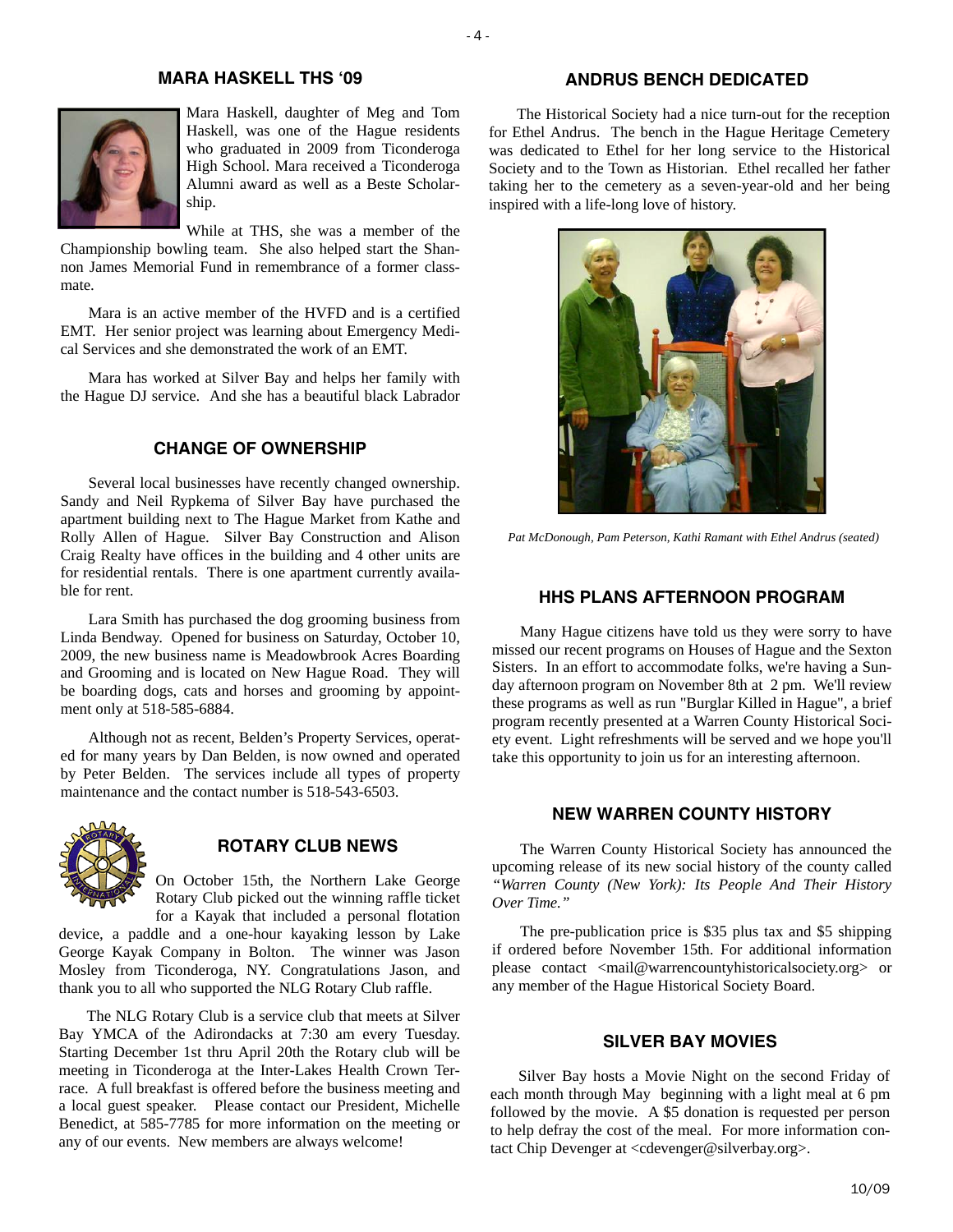## **TOWN BOARD SPECIAL MEETINGS**

The Town Board met on October 1, 2009 to receive the Tentative Budget. (Diane Trudeau, secretary to the Budget Officer actually prepares the budget, then it goes to the Town Clerk who officially "presents" it to the Board.) At that meeting they also passed a resolution regarding cooperating with the County on the Quadricentennial program.

On October 5, 2009, the Board members met to go over the 2010 budget. A main topic of conversation was health insurance. According to the minutes of the meeting, "The consensus of the Board was to pay the increase in health insurance this year and give all employees a 3% raise. Insurance will be capped effective 1/1/11 at the 2010 rate."

## **TOWN BOARD MEETING 10/13/09**

Supervisor Dan Belden and Board members Dick Gladu, Mark Martucci, Rudy Meola and Edna Frasier were all present.

The Board went over the bills at 5:30 pm and at 6 pm they met with the auditor. He had been hired to look over certain operations concerning cash management, water and sewer, investments and payroll and submitted a written report to the Board in May, 2009. He made written recommendations to the Board and reiterated many of them at this meeting. He did not address some of the concerns which had been requested by Councilman Meola because where he found things were all right or not needing comment he did not include it in the report.

A public hearing was held on a waste water variance for Boyer, Lakeshore Drive, #12.14-1-16 and the Board approved the variance.

The regular meeting opened at 6:30 pm and a moment of silence was held for Albert Wray, Laura Waters Bolton, Jason Laundree, Dorothy Babcock and Imogene Frasier.

Other actions taken during the meeting were:

Board approved low bid from Northwoods for work on the Community Center.

Board approved a transfer of money from capital to general fund for work already completed on Community Center.

Personnel Committee will advertise for highway department position and will try to find someone to fill in for maintenance.

Supervisor reported that property owners have been hooking up to sewer district #2 and that by October 20th the sewer contractor will be out of the Darrin lot.

Learned that the Visitor Center building is closed now until spring.

Board passed a resolution authorizing agreement to be signed to extend the fixed lump sum Municipal Snow & Ice Agreement. NYS pays Hague \$238,349 to maintain Route 8 and 9N.

Heard from the Supervisor that the County is still strug-

gling with budget and that sales tax is down 14%. He noted that some Supervisors want to raise the sales tax but he is against it.

Bruce Clark suggested that there should be a defribulator in the Community Center and people trained to use it and will get more information.

At the end of the regular meeting, the Board went into Executive Session with the members of the Planning Board to discuss a "personnel issue dealing with procedures."

#### **PLANNING BOARD - 10/1/09**

Chairman EJ Siwek, Dick Frasier, Martin Fitzgerald, Pam Peterson, John Brown, Bruce Clark and Mike Cherubini were all present.

#### CLARK (43.5-2-19) 9051 Lakeshore Drive (hamlet)

The Board approved the applicant's request for a subdivision creating lots of 0.77 of an acre, 1.38 acres and 0.78 of an acre.

#### MCGOWAN (25.1-1-1.3) West Hague Road (OC1)

The Board approved the applicant's request for a subdivision creating parcels of 6 acres and 35.95 acres. The smaller lot will be sold to a neighbor making his property conforming in that zone.

#### COMMONS (26.10-1-37) 31 Commons Way, Friends Point (TR-1R)

The applicant has revised his request for a subdivision which will not need a variance. If approved one lot would consist of 1.1 acres and the other of 2.38 acres, both with the required 100 feet of shoreline. A public hearing was set for November 5, 2009.

#### HUME (26.6-1-9) 34 Forest Bay Road (TR-1R)

The applicant is requesting a 44 sq. ft. kitchen addition and an exterior handicapped ramp. New construction is allowed 50 feet or more from the Lake with site review by the Planning Board for any distance less than 100 feet. This construction will be 51 feet from Lake George.

#### KILLORIN (60.9-1-37) 36 Bobkat Lane, Arcady Bay Estates (TR 1)

The applicant would like to replace an existing house which sits 112 feet from the Lake with a new single family house which would be 50 feet from the Lake.

#### SCOTT (60.5-1-23) 69 Pine Cove Road (TR-1)

The applicant would like to construct a 15 ft by 28 ft deck addition to an existing house. If approved it would sit 89 ft from Lake George.

The Hume, Killorin and Scott applications were deemed complete and site visits were scheduled.

The Planning Board then went into Executive Session for 50 minutes.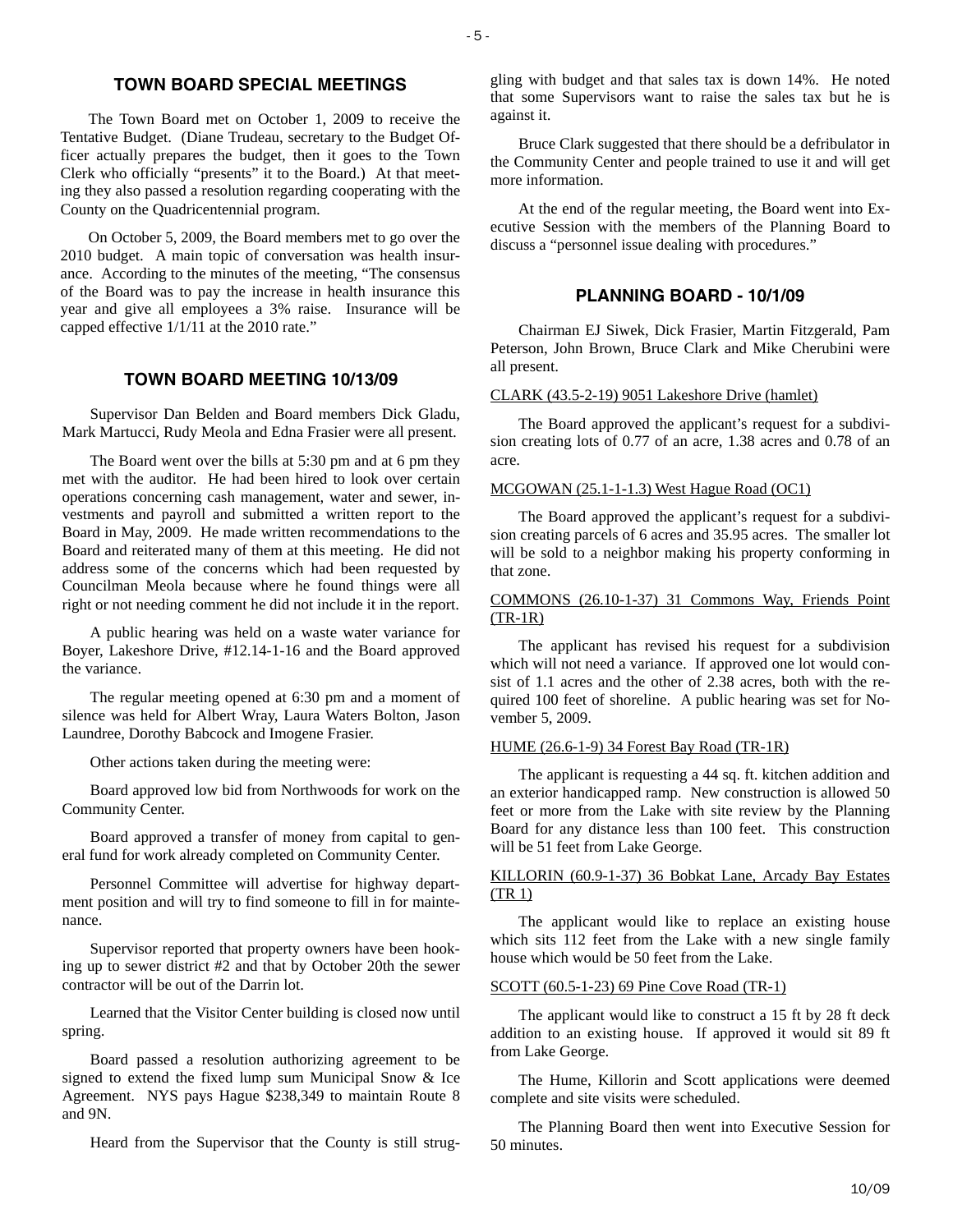## **ZONING BOARD OF APPEALS - 9/24/09**

- 6 -

The meeting was cancelled since there were no applications needing consideration.

## **DICK FRASIER THANK YOU DINNER**

In the Spring of 2009, Dick Frasier completed 13 years of service on the Ticonderoga School Board. Although candidates are not elected by town, it did give Hague a voice on the Board all those years. *The Hague Chronicle* is organizing a dinner to thank Dick for his many years of volunteer service.

 The dinner will be held at Eddie's Restaurant on Monday, November 9, 2009. The cost will be \$27 per person. Anyone wishing to attend must make reservations and dinner selection by calling George Ianson at 543-6167 by Friday, November 6, 2009.

#### **HAGUE MARKET BREAK-IN**

Twice this summer there were attempted break-ins at the Hague Market. During a third recent incident, an alert neighbor called 911 and the Ticonderoga Police prompted responded. They stayed until officers from the Warren County Sheriff's Office and the NY State Police arrived and arrests were made.

## **PUBLIC DINNER**

The monthly Public Roast Beef Dinner, sponsored jointly by the members of Mount Defiance Lodge No. 794, F&AM, and Fort Ticonderoga Chapter No. 263, Order of the Eastern Star, will be served Friday, October 30, 2009, at the Ticonderoga Masonic Temple, 10 Montcalm Street, Ticonderoga (across from the Stone House). Take-outs will be available from 4:30 to 5 pm, and dine-in is 5 to 6:30 pm in the downstairs dining hall. Tickets are \$10 for adults and \$7 for children. Parking is available on Montcalm Street and at the Azer Agency and Hancock House parking lots.

## **VOLUNTEER OF THE MONTH**

Donna Wotton of San Francisco, CA and Overbrook Lane in Hague, came with her parents to Forest Bay every summer while growing up. She has a great love for Lake George where she learned how to swim, sail, fish and relax. Now owning her own home in Hague, she is able to spend several months each year here while running her business, Unconventional Event Planning, by telecommunications.



Having a professional event planner volunteering to organize the Oktoberfest was a great benefit to the Town and led to the tremendous success of that event. Donna also serves on the Board of Directors of the Northern Lake George Yacht Club and is an active participant in many area organizations.

We salute Donna Wotton as our Volunteer of the Month!

## **FISH & GAME CLUB EVENTS**

The Hague Fish & Game Club has announced two upcoming events. The Club will host the annual Kids Halloween Party on October 30, 2009 from 5 - 7 pm at the Clubhouse off West Hague Road. There will be many "SPOOKY" events, games and refreshments for the kids.

Winter will be here soon and the Club has announced dates for the 51st Anniversary Northern Lake George Ice Fishing Tournament. Mark your calendars for February 27 - 28, 2010 for the two day event. Both The Hague & Ticonderoga Chambers of Commerce will be co-sponsors and there will be continued support from The Hague Sno-Goers. Plans are now under way to again make this Tournament the premier contest on Lake George.

The winner of our annual muzzeloader raffle was Jim O'Connel. Jim is now the proud owner of a Traditions Pursuit XLT. Thanks to Barely Used Furniture and Ti Barber Shop for their help and support of this event.

The Hague Fish & Game Club and The Hague Sno-Goers combined for a fun afternoon at the Oktoberfest and sold out of hot dogs, hamburgers, chips and pop. They plan to be there next year with an exciting, expanded menu of tasty eats. Debbie Malaney of Ti was the winner of the 50/50 raffle and won \$126.

The Club is proud to continue its relationship with Cub Scout Pack 73. The Scouts recently had a well received overnight at the clubhouse where meetings will continue through the winter.

The Club, in conjunction, with Silver Bay Association, recently hosted a group of women that were participating in the program, "Becoming an Outdoors Women." The ladies used the facility for a weekend and enjoyed shooting on the rebuilt rifle range.

The newly remodeled Clubhouse has been used for family gatherings, birthday parties, baby showers and wedding receptions. For rental dates and information, please call Val Lawrence at 543-6846.

Each Sunday during football season the members are rooting for the Giants and Jets while watching the games on the Direct TV set up. The member's monthly meeting is the 3rd Tuesday of each month and starts at 7 pm. We hope to see you all there as we focus on the upcoming winter season and Club events. … Steve Ramant

## **HAGUE CHRONICLE SCHOLARSHIP**

The Hague Chronicle/Dorothy Henry Scholarship was established in 2007 to honor longtime editor and publisher, Dottie Henry. The scholarship is awarded each year to a graduating Senior from Ticonderoga High School whose residence is in Hague. Previous recipients include Stephanie Nast and Samantha Abare.

The scholarship was awarded this year to Molly Ginn who graduated in June and is now attending New York University.

Congratulations, Molly!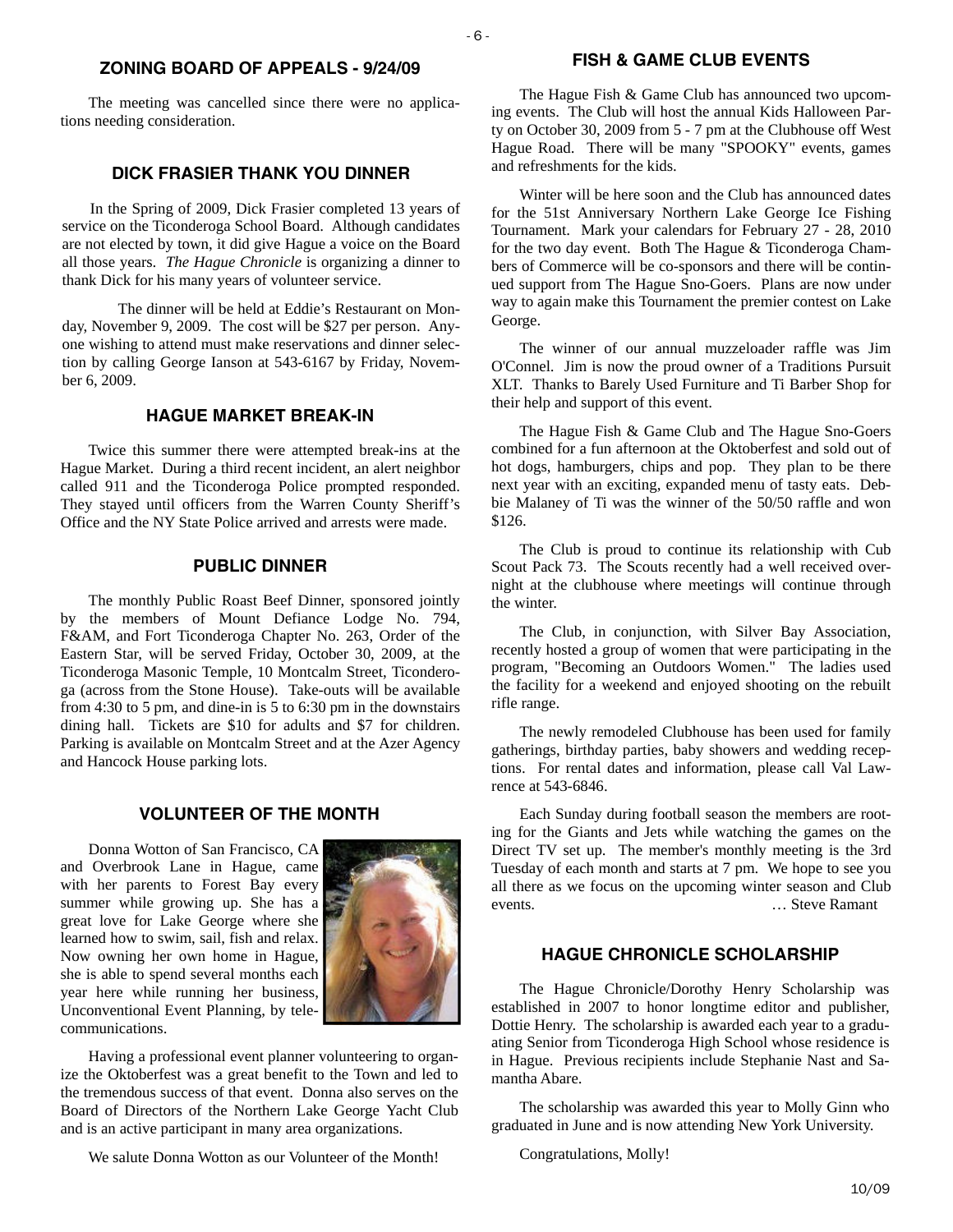## **SUPER SUCCESSFUL OKTOBERFEST**

The first annual Hague Oktoberfest drew 1,250 visitors to the town park on September 26, 2009 to enjoy the music, food, beer, and spectacular autumn weather. The unexpectedly large crowd created a shortage of food and beer, but organizers were pleased that more than half of the attendees came from outside the local area and contributed to an exceptionally strong weekend for local lodgings, retail, and restaurant businesses. Donna Wotton noted, "The primary goal of this event was to draw new people to see our great town and community, and to attract business dollars to the town. From that standpoint, the event was a rousing success."

Hearty congratulations to the Oktoberfest Committee. The Town thanks you for all the creative planning and amount of time devoted to this successful event. Donna Wotton chaired the committee and others helping with the organization were Rudy Meola, Dick Gladu, Linda Mury, Katy Wells, Tom Haskell, Graham Bailey, Carol Pittman, Steve Ramant and Carolyn Close.

The organizing committee thanks the Town Board and Chamber of Commerce for their support in this project as well as thanks to the Hague Fire Department, Hague Sno-Goers, Hague Fish and Game Club, Hague Historical Society, The Kiwanians, The Rotary Club, The Highway Department, Thread Heads and more than 50 volunteers for doing such a great job.

Thanks also to the generous sponsors for their support: Alison V. Craig Realty, Belden Property Services, Best Western of Ticonderoga, The Firehouse Restaurant, The Hague Motel, Island View Rentals, Juniper Goods and Gifts, Justy Joe Charters, Lake George Lettering, LaPointe Contracting, The Locust Inn, Northwood Concrete, Ruah Bed and Breakfast, Silver Bay General Store, Silver Bay YMCA of the Adirondacks, Trout House Village Resort, and The Uptown Store.

We're looking forward to an even better Oktoberfest in 2010 with all the food you can eat, and all the beer you can drink!



















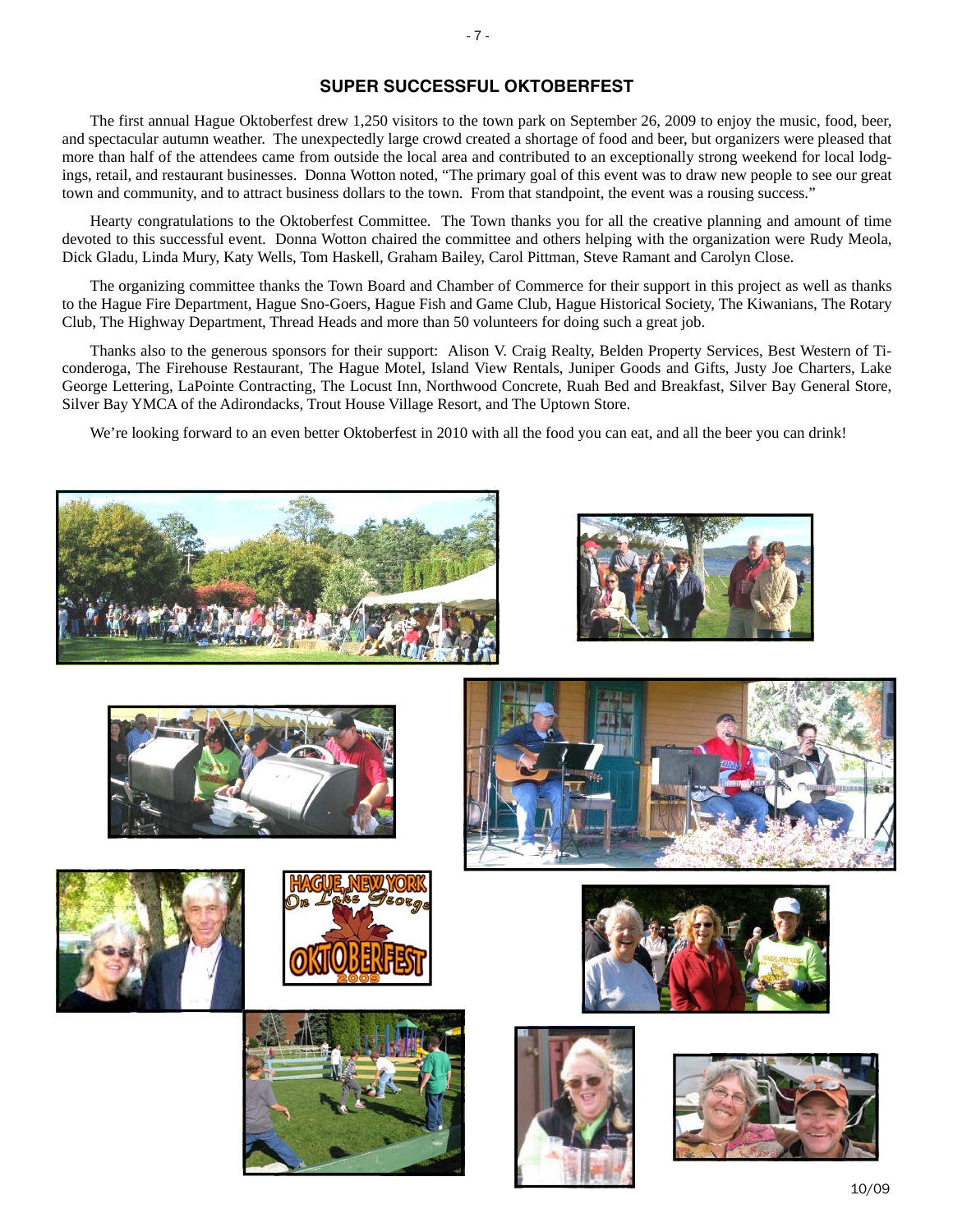#### **JASON RAYMOND LAUNDREE**

#### $-8$  -

# *~SOUNDINGS~*

**BORN:** James Zachery and Katelyn Orren to Michael and Linda Elliott of Half Moon Bay, CA on May 16, 2009. Grandparents are Jan and Robin Van Sickle of Sonoma, CA. Greatgrandparents, are Ted and Shirley Halliday, Carlisle, PA and Roy and Nellie Van Sickle, Penney Farms, FL. Both greatgrandparents are Silver Bay summer residents.

**DIED:** Laura Waters Bolton, 95 of Corinth on September 18, 2009. She was born in Hague, the daughter of the late Francis and Alta (Dalbeck) Waters and was a graduate of Hague Central School.

She was predeceased by her husband James H. Bolton to whom she was married for 47 years. She was also predeceased by four brothers, Walter, Miles, Nelson and Ernest Waters; and one sister, Ruth Waters. Survivors include several nieces, nephews and cousins. The Rev Nelson Waters assisted at his aunt's service.

**DIED:** Dorothy Gray Babcock, 94, of Silver Bay on October 3, 2009, in Hague. Dot was born in East Orange, NJ, the daughter of the late John Floyd and Ella Gray McTyier. Mrs. Babcock first came to Silver Bay in 1916 via steam boat, and has since spent every summer there. She met her late husband, Edward Russell Babcock, at Silver Bay.

Survivors include three daughters: Harriet Ann and her husband, Dee Marsden, of Sun Lake, AZ, Jeanette and her husband, Tim King, of Chester, NJ, and Carolyn and her husband, David Dunn, of Hague. She is also survived by four grandchildren and three great-granddaughters.

**DIED:** Imogene "Gene" Marie Barnaby Frasier, 76, on October 9, 2009, at her home, in Hague. She is survived by two daughters, Diane Frasier Trudeau and her husband, Jon, and granddaughters, Kacheena and Harley, of Hague and Julie Frasier Laird and her husband, Greg, Chief Master Sgt. U.S. Air Force, and grandchildren, Krystal and Trevor of Hampton, Va.

 She is also survived by three sisters and two brothers including Eugene Barnaby Sr. of Hague and special friends Richard Porter and Inza Jordon of Hague.

She was pre-deceased by her loving husband of 38 years, Mitchel D. Frasier and by her beloved and only son, Dale Wade Frasier. Donations in Imogene's memory may be made to the Hague Volunteer Fire Department Ambulance Squad, Hague, NY 12836.

**DIED:** Barbara Corell Lawrence, 82, of Schenectady and Hague, NY on October 15, 2009.

She is survived by two daughters, Janet Lawrence and Libby Lawrence Fredman; one daughter-in-law, Wanita Lawrence Blanchard; and three grandchildren: Cristina Lawrence, George Fredman and Lucy Fredman; and one great-grandson, David LaPointe. Barbara was also the mother of the late Hague Baptist Church Pastor David C. Lawrence.

Barbara was a member of the Northern Lake George Yacht Club. A memorial service will be held next summer in Hague.



Jason Raymond Laundree, 25, of Hague, passed away suddenly, on Friday, Oct. 2, 2009. He is the son of Doug and Karen Laundree of Hague. Jason was a lifelong resident of Hague, and was a 2004 graduate of Ticonderoga High School. He was a highly respected Town of Hague Highway Department employee, and was a 10 year Hague Fire Department member serving as foreman, property man, and pump operator. Jason was also an active member of the Hague Fish & Game club, the Hague Sno-goers and was an avid four-wheeler.

Jason touched many hearts and was a friend to all that knew him. He was predeceased by his paternal grandparents, Raymond and Marjorie Laundree. In addition to his parents, he is survived by his sister, Aren and her husband, S.P.C. Hendrik Witherell, of Anchorage, Alaska; his brother, Nate Laundree of Hague; and his maternal grandparents, Gene and Louise Schram of Whitehouse, OH. Other survivors include his aunts and uncles, Meg and Thomas Haskell of Hague, Katy and Bill Wells of Hague, Michael Laundree of Plantation, Fla.; and two special cousins, Mara Haskell and Thomas M. Haskell.

Donations in his memory may be made to the Jason R. Laundree Fire Fighters Training Fund, c/o Hague Volunteer Fire Department.

#### **SPIRITUAL LIFE PROGRAMS AT SILVER BAY**

The Men's Prayer Breakfast will meet on November 6 and December 4 at 7:30 am in Brookside Community House. All men are invited to attend. The Women's Prayer Lunch meets the second Tuesday of each month at noon in Brookside Community House and will meet on November 10 and December 8. For more information contact <br/>bhdak@silverbay.org>.

## **VOLUNTEER WITH AARP TAX PROGRAM**

Are You Interested in Joining the Local AARP Tax-Aide Team?

The local American Association of Retired Persons Tax-Aide team provided assistance to over 120 local households filing their 2008 personal income tax returns. The local program is sponsored by the Hague Chamber of Commerce, in partnership with AARP and the Internal Revenue Service. As the local program continues to grow, we are continually recruiting dedicated individuals to join our team. AARP provides the necessary training. For more information, call Jan and Bob Whitaker at 543-6826. Volunteers of all ages and backgrounds are welcome.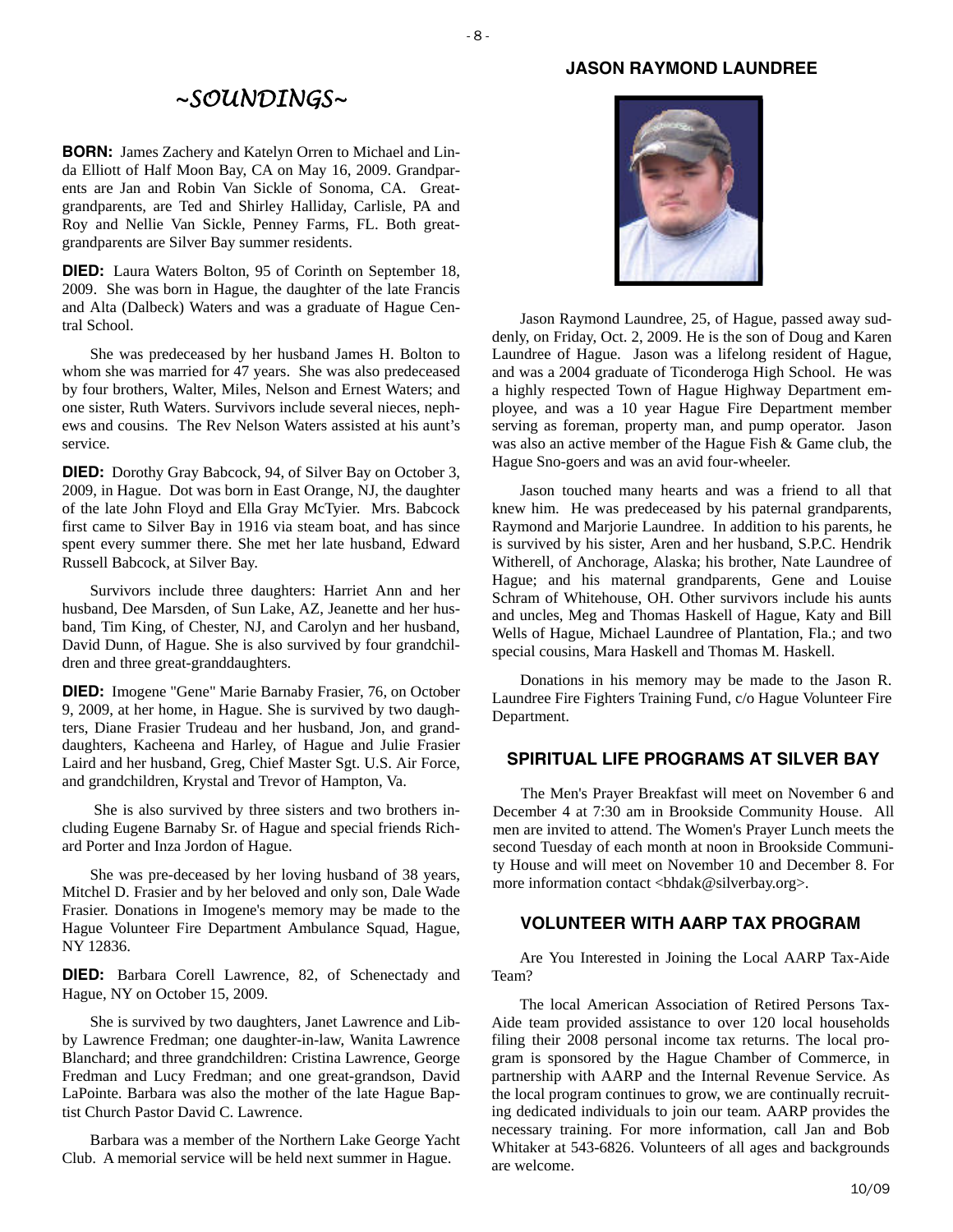### **Nature News** by Nancy Wotton Scarzello

## **Trophic States: Natural Stages in the Life of a Lake**

Our lake was formed over many thousands of years through faults in the earth's crust and the transformative work of the glaciers. In the 10,000 or more years since the last glacier retreated, it may seem that the pristine lake has not changed much over time. But the world is constantly changing and although these changes may seem to be imperceptible, it is the natural aging process of a lake to eventually fill in with sand, silt and organic matter. This nutrient enrichment and filling of the basin is an inevitable and natural aging process occurring slowly over hundreds to thousands of years unless accelerated by disruptions to the watershed  $\sim$  most notably by humans.

Lakes are classified by their **trophic state** in the aging process. **Trophic state** is the term used to describe the amount of nutrients and biological productivity of a water body. Lakes naturally move from a nutrient-poor **(oligotrophic)** condition to an intermediate **(mesotrophic)** stage of nutrient availability and biological productivity, and finally to a nutrient-rich and highly productive **(eutrophic)** state.



*Illustration from NYS DEC - CSLAP 2008 Annual Report on Lake George* 

Each **trophic state** has characteristic conditions. **Oligotrophic**  lakes have little organic matter, low nutrients, low productivity and little algae; exceptional water clarity, deep water and steep basin walls often characterize them. Lake George is an **oligotrophic**  lake. **Mesotrophic** lakes have greater levels of nutrients, greater biological productivity, more organic matter in the sediments of sloped basin walls, an increase in algae and a lesser water clarity. **Very high levels of nutrients causing a significant rate of plant and algae growth characterize eutrophic lakes**; water clarity is greatly reduced, especially in the summer months as organic matter decomposes in the elevated water temperatures of shallow waters. There is no definitive line between these **trophic states** and there may be areas further along the timeline than others as the lake matures. Some of the shallower bays on the lake are beginning to move into **mesotrophic** states ~ this is a natural process towards **eutrophication** taking thousands of years to transpire if left to evolve without outside influences.

#### **Cultural eutrophication** howev-

 $10/09$ er, is a state caused by humans altering and speeding up the process. Stormwater runoff, industrial and septic effluent, fertilizers and pesticides, sediment and organic matter entering the lake can accelerate the process at a rate that may take only **tens of years** instead of thousands to transform an **oligotrophic** 

Lake George into a **eutrophic** lake. This acceleration is of special concern as we see the effects of our human impact on the lake over the last 30 years, particularly evident in the south basin. Shallow bays have shown more algae and water clarity has been reduced significantly in many areas on the lake. All organic matter entering the lake contributes to the growth of algae and reduced water clarity, so when those colorful leaves fall from the trees this fall, let's do our best to make sure they do not end up in the lake. Yes, they decompose, but in doing so they become the food for the algae! Unfortunately this is a process that cannot be reversed, but with serious attention to our impacts and sound, responsible lakeside-living practices, we may be able to slow the acceleration to a more natural rate, preserving our beautiful Lake George for generations to come.

# **Hague Weather Report 9/12/09—10/17/09 Weather Report** by JoAnne DeFranco

Fall officially started September 22. But 2 ½ weeks later the "S" word (snow) is in all the weather forecasts. With daily high temperatures hovering in the 40's this past week (Oct 12- 17) many people are talking about "early onset winter." Fortunately, the snow flurries stayed well to the South of us, dropping 6" in the Pocono Mountains of Pennsylvania.

The first frost to hit the area occurred on September 20. People in Chilson and Graphite reported freezing temperatures. On October 13, cars from Chilson were decorated with 1" wet snow. At lake level, the first hard frost occurred on October 15, again on October 16 and again on October 17.

There was a total of 4.35" rain this reporting period. September 14 was the best day of the reporting period at 78 degrees and sunny. September 23 it reached 79 degrees, but was cloudy and very humid. It was raining by 6 pm with thundershowers as a cold front moved in. Temperatures began a slow steady decline from 60 degrees, down to the 50's, and finally 40's this past week.

 Our fall foliage has been outstanding. The colors were vibrant, although short lived, over Route 8 to Brant Lake and also County Route 11. Peak here was the week before Columbus Day. The mountains surrounding Lake George peaked this week October 13-17. The wind and rain are forcing the leaves to drop quickly. If you have not done your leaf peeping yet, you will have to go south for the best color now.

Sunrise is at 7:10 am; sunset at 6:09 pm. The next full moon will be November 2.

**Notes on Fall Cleanup of Gardens**: Several theories exist about fall cleanup. I have always cut back and cleaned up perennial gardens in the fall. The theory behind fall cleanup is to clean up any diseased plant debris. If you allow molded/ mildew leaves to winter over in the beds, they can spread the spores for the next season. However, the proponents of "green" theory, urge the gardener to leave the stalks and cleanup the perennial garden in the spring. The flower stalks not only add winter interest with snow on them but also give the birds food (seed pods) and perching spots.

Fall is great time to add compost/organic matter to your beds. Chop up leaves with a lawn mower and add them to your beds.